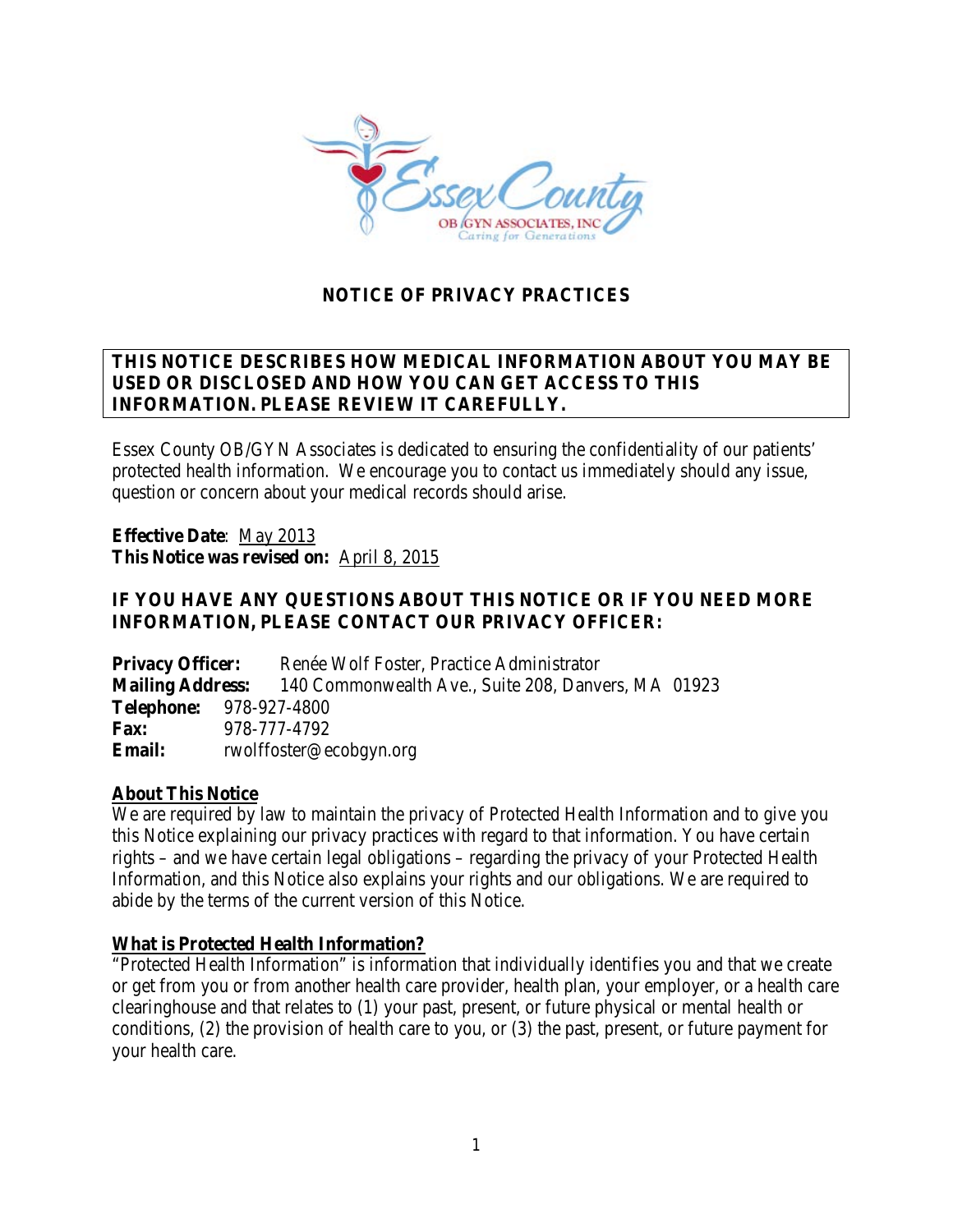#### **How We May Use and Disclose Your Protected Health Information**

We may use and disclose your Protected Health Information in the following circumstances:

- For Treatment. We may use or disclose your Protected Health Information to give you medical treatment or services and to manage and coordinate your medical care. For example, your Protected Health Information may be provided to a physician or other health care provider (e.g., a specialist or laboratory) to whom you have been referred to ensure that the physician or other health care provider has the necessary information to diagnose or treat you or provide you with a service.
- **For Payment.** We may use and disclose your Protected Health Information so that we can bill for the treatment and services you receive from us and can collect payment from you, a health plan, or a third party. This use and disclosure may include certain activities that your health insurance plan may undertake before it approves or pays for the health care services we recommend for you, such as making a determination of eligibility or coverage for insurance benefits, reviewing services provided to you for medical necessity, and undertaking utilization review activities. For example, we may need to give your health plan information about your treatment in order for your health plan to agree to pay for that treatment.
- **For Health Care Operations.** We may use and disclose Protected Health Information for our health care operations. For example, we may use your Protected Health Information to internally review the quality of the treatment and services you receive and to evaluate the performance of our team members in caring for you. We also may disclose information to physicians, nurses, medical technicians, medical students, and other authorized personnel for educational and learning purposes.
- **Appointment Reminders/Treatment Alternatives/Health-Related Benefits and Services.** We may use and disclose Protected Health Information to contact you to remind you that you have an appointment for medical care, or to contact you to tell you about possible treatment options or alternatives or health related benefits and services that may be of interest to you.
- **Minors.** We may disclose the Protected Health Information of minor children to their parents or guardians unless such disclosure is otherwise prohibited by law. *(Optional, only included if applicable.)*
- **Research**. We may use and disclose your Protected Health Information for research purposes, but we will only do that if the research has been specially approved by an authorized institutional review board or a privacy board that has reviewed the research proposal and has set up protocols to ensure the privacy of your Protected Health Information. Even without that special approval, we may permit researchers to look at Protected Health Information to help them prepare for research, for example, to allow them to identify patients who may be included in their research project, as long as they do not remove, or take a copy of, any Protected Health Information. We may use and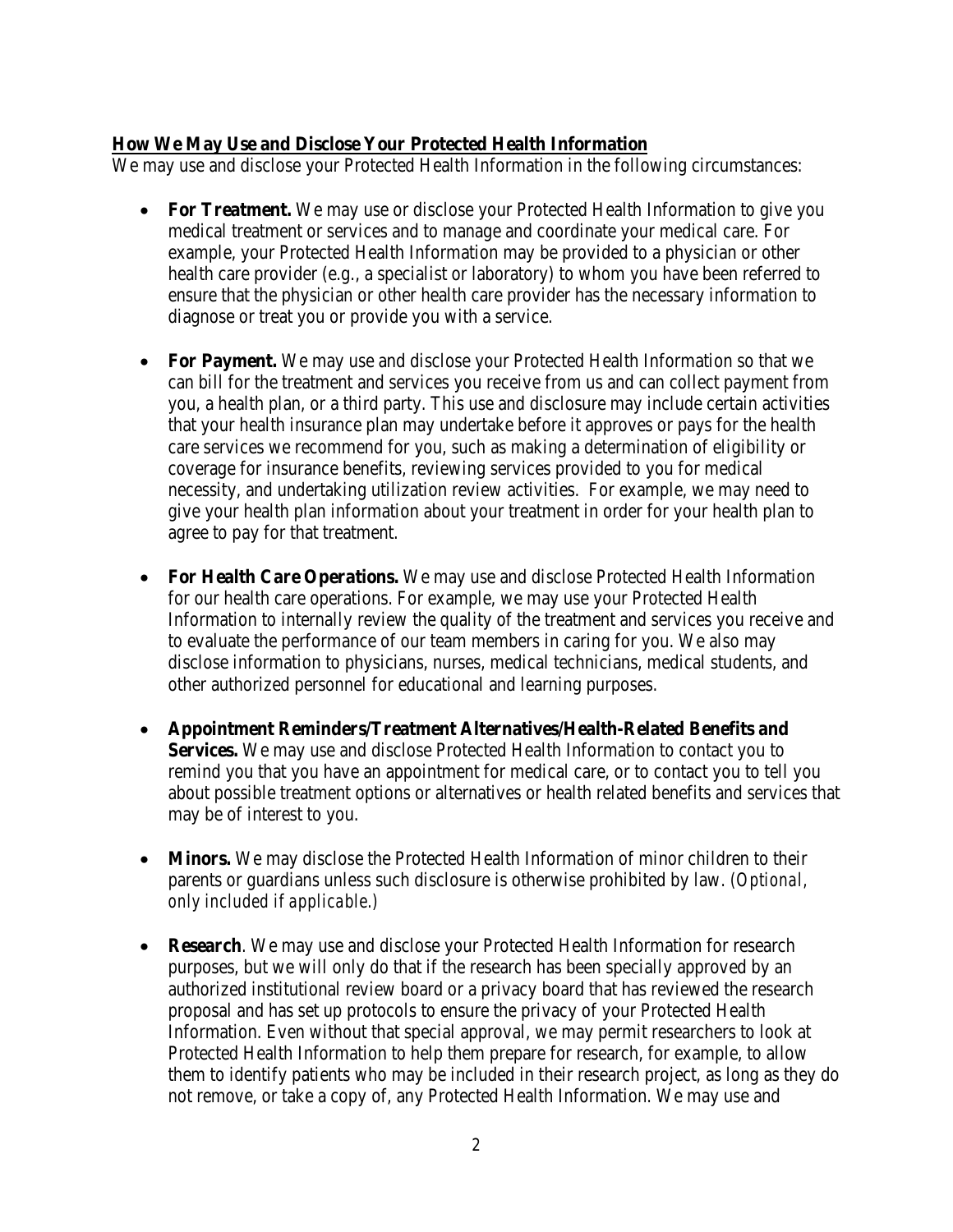disclose a limited data set that does not contain specific readily identifiable information about you for research. However, we will only disclose the limited data set if we enter into a data use agreement with the recipient who must agree to (1) use the data set only for the purposes for which it was provided, (2) ensure the confidentiality and security of the data, and (3) not identify the information or use it to contact any individual.

- **As Required by Law.** We will disclose Protected Health Information about you when required to do so by international, federal, state, or local law.
- **To Avert a Serious Threat to Health or Safety**. We may use and disclose Protected Health Information when necessary to prevent a serious threat to your health or safety or to the health or safety of others. But we will only disclose the information to someone who may be able to help prevent the threat.
- **Business Associates.** We may disclose Protected Health Information to our business associates who perform functions on our behalf or provide us with services if the Protected Health Information is necessary for those functions or services. For example, we may use another company to do our billing, or to provide transcription or consulting services for us. All of our business associates are obligated, under contract with us, to protect the privacy and ensure the security of your Protected Health Information.
- **Organ and Tissue Donation.** If you are an organ or tissue donor, we may use or disclose your Protected Health Information to organizations that handle organ procurement or transplantation – such as an organ donation bank – as necessary to facilitate organ or tissue donation and transplantation.
- **Military and Veterans.** If you are a member of the armed forces, we may disclose Protected Health Information as required by military command authorities. We also may disclose Protected Health Information to the appropriate foreign military authority if you are a member of a foreign military.
- **Workers' Compensation.** We may use or disclose Protected Health Information for workers' compensation or similar programs that provide benefits for work-related injuries or illness.
- **Public Health Risks.** We may disclose Protected Health Information for public health activities. This includes disclosures to: (1) a person subject to the jurisdiction of the Food and Drug Administration ("FDA") for purposes related to the quality, safety or effectiveness of an FDA-regulated product or activity; (2) prevent or control disease, injury or disability; (3) report births and deaths; (4) report child abuse or neglect; (5) report reactions to medications or problems with products; (6) notify people of recalls of products they may be using; and (7) a person who may have been exposed to a disease or may be at risk for contracting or spreading a disease or condition.
- **Abuse, Neglect, or Domestic Violence.** We may disclose Protected Health Information to the appropriate government authority if we believe a patient has been the victim of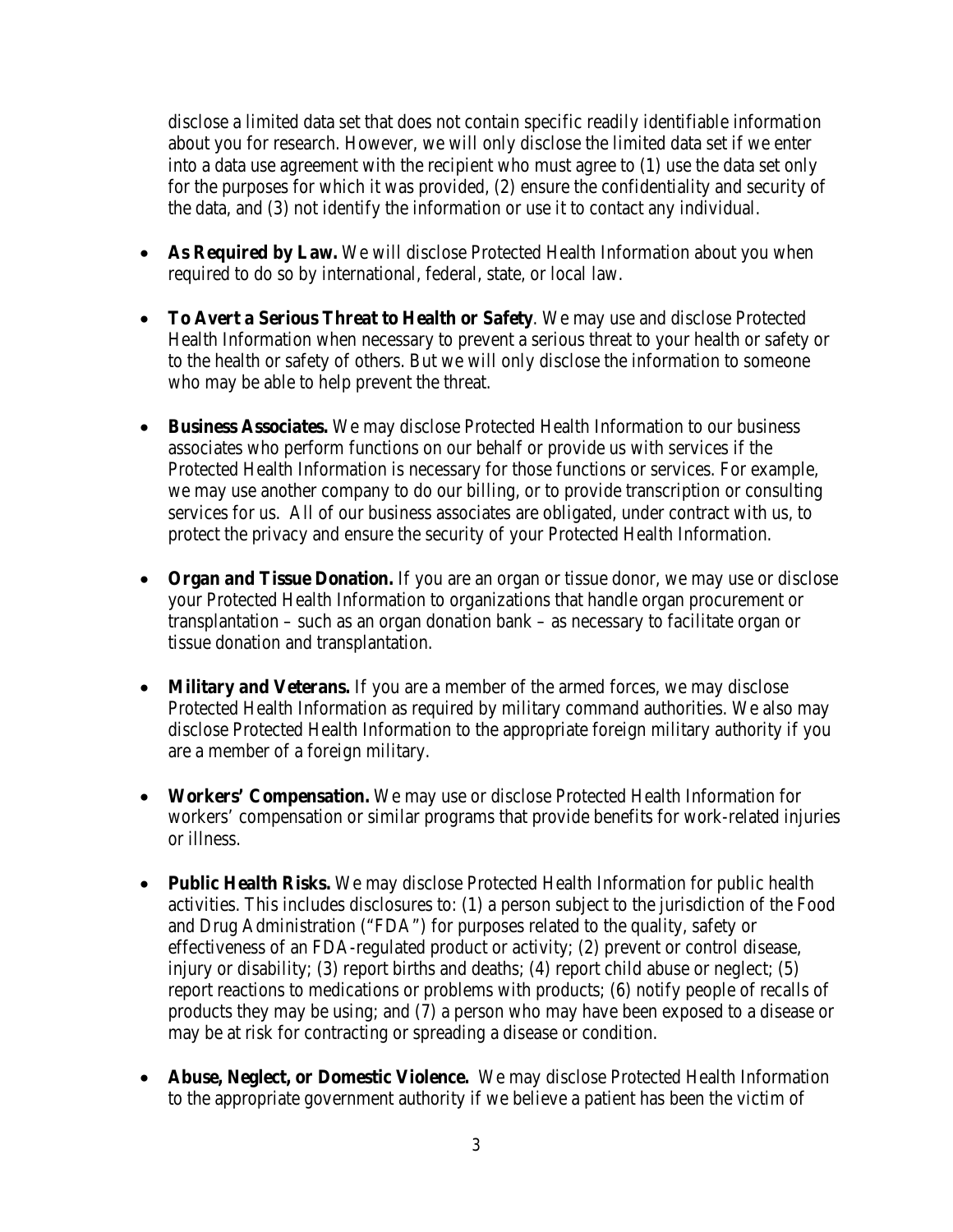abuse, neglect, or domestic violence and the patient agrees or we are required or authorized by law to make that disclosure.

- **Health Oversight Activities.** We may disclose Protected Health Information to a health oversight agency for activities authorized by law. These oversight activities include, for example, audits, investigations, inspections, licensure, and similar activities that are necessary for the government to monitor the health care system, government programs, and compliance with civil rights laws.
- **Data Breach Notification Purposes.** We may use or disclose your Protected Health Information to provide legally required notices of unauthorized access to or disclosure of your health information.
- **Lawsuits and Disputes.** If you are involved in a lawsuit or a dispute, we may disclose Protected Health Information in response to a court or administrative order. We also may disclose Protected Health Information in response to a subpoena, discovery request, or other legal process from someone else involved in the dispute, but only if efforts have been made to tell you about the request or to get an order protecting the information requested. We may also use or disclose your Protected Health Information to defend ourselves in the event of a lawsuit.
- Law Enforcement. We may disclose Protected Health Information, so long as applicable legal requirements are met, for law enforcement purposes.
- **Military Activity and National Security.** If you are involved with military, national security or intelligence activities or if you are in law enforcement custody, we may disclose your Protected Health Information to authorized officials so they may carry out their legal duties under the law.
- **Coroners, Medical Examiners, and Funeral Directors**. We may disclose Protected Health Information to a coroner, medical examiner, or funeral director so that they can carry out their duties.
- **Inmates.** If you are an inmate of a correctional institution or under the custody of a law enforcement official, we may disclose Protected Health Information to the correctional institution or law enforcement official if the disclosure is necessary (1) for the institution to provide you with health care; (2) to protect your health and safety or the health and safety of others; or (3) the safety and security of the correctional institution.

## **Uses and Disclosures That Require Us to Give You an Opportunity to Object and Opt Out**

• **Individuals Involved in Your Care or Payment for Your Care.** Unless you object, we may disclose to a member of your family, a relative, a close friend or any other person you identify, your Protected Health Information that directly relates to that person's involvement in your health care. If you are unable to agree or object to such a disclosure, we may disclose such information as necessary if we determine that it is in your best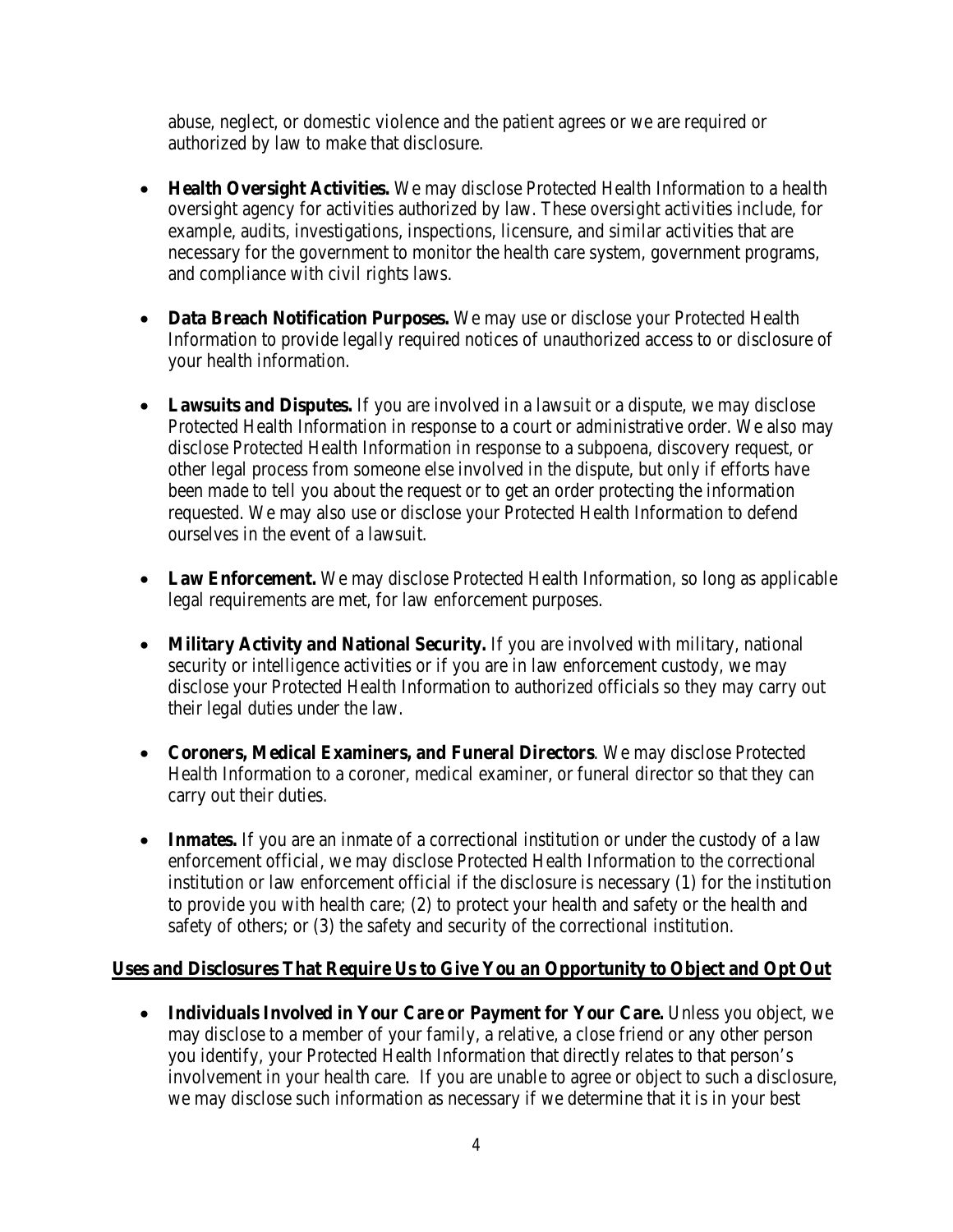interest based on our professional judgment.

- **Disaster Relief.** We may disclose your Protected Health Information to disaster relief organizations that seek your Protected Health Information to coordinate your care, or notify family and friends of your location or condition in a disaster. We will provide you with an opportunity to agree or object to such a disclosure whenever we practicably can do so.
- **Fundraising Activities.** We will not use or disclose your Protected Health Information, as necessary, in order to contact you for fundraising activities. You have the right to opt out of receiving fundraising communications.

# **Your Written Authorization is Required for Other Uses and Disclosures**

The following uses and disclosures of your Protected Health Information will be made only with your written authorization:

- 1. Uses and disclosures of Protected Health Information for marketing purposes; and
- 2. Disclosures that constitute a sale of your Protected Health Information.

Other uses and disclosures of Protected Health Information not covered by this Notice or the laws that apply to us will be made only with your written authorization. If you do give us an authorization, you may revoke it at any time by submitting a written revocation to our Privacy Officer and we will no longer disclose Protected Health Information under the authorization. But disclosure that we made in reliance on your authorization before you revoked it will not be affected by the revocation.

Furthermore, certain information that may be contained in your medical record is considered by state and/or federal law to be highly confidential, including, for example, HIV testing or test results, certain clinical psychotherapy documentation, and certain genetic information; therefore, this type of information gets additional protection from disclosure, and, at times requires your written authorization even before disclosure for treatment, payment, or health care operations.

## **Your Rights Regarding Your Protected Health Information**

You have the following rights, subject to certain limitations, regarding your Protected Health Information:

• **Right to Inspect and Copy.** You have the right to inspect and copy Protected Health Information that may be used to make decisions about your care or payment for your care. We have up to 30 days to make your Protected Health Information available to you and we may charge you a reasonable fee for the costs of copying, mailing or other supplies associated with your request. We may not charge you a fee if you need the information for a claim for benefits under the Social Security Act or any other state or federal needs-based benefit program. We may deny your request in certain limited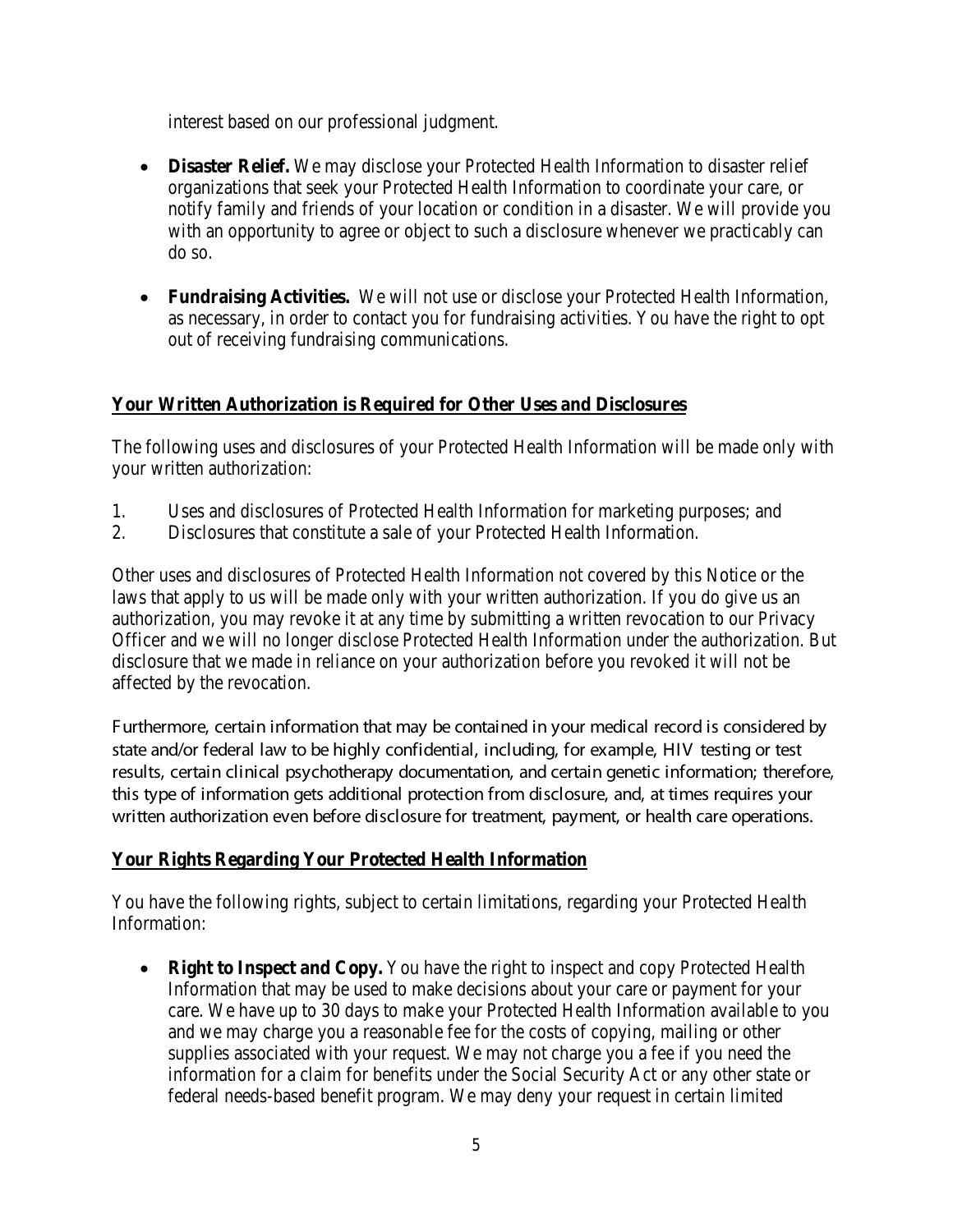circumstances. If we do deny your request, you have the right to have the denial reviewed by a licensed healthcare professional who was not directly involved in the denial of your request, and we will comply with the outcome of the review.

- **Right to a Summary or Explanation.** We can also provide you with a summary of your Protected Health Information, rather than the entire record, or we can provide you with an explanation of the Protected Health Information which has been provided to you, so long as you agrees to this alternative form and pay the associated fees. The fee for copying your chart is \$0.25 per page and all associated postage fees.
- **Right to an Electronic Copy of Electronic Medical Records.** If your Protected Health Information is maintained in an electronic format (known as an electronic medical record or an electronic health record), you have the right to request that an electronic copy of your record be given to you or transmitted to another individual or entity. We will make every effort to provide access to your Protected Health Information in the form or format you request, if it is readily producible in such form or format. If the Protected Health Information is not readily producible in the form or format you request your record will be provided in either our standard electronic format or if you do not want this form or format, a readable hard copy form*.* We may charge you a reasonable, cost-based fee for the labor associated with transmitting the electronic medical record.
- **Right to Get Notice of a Breach.** You have the right to be notified upon a breach of any of your unsecured Protected Health Information.
- **Right to Request Amendments.** If you feel that the Protected Health Information we have is incorrect or incomplete, you may ask us to amend the information. You have the right to request an amendment for as long as the information is kept by or for us. A request for amendment must be made in writing to the Privacy Officer at the address provided at the beginning of this Notice and it must tell us the reason for your request. In certain cases, we may deny your request for an amendment. If we deny your request for an amendment, you have the right to file a statement of disagreement with us and we may prepare a rebuttal to your statement and will provide you with a copy of any such rebuttal.
- **Right to an Accounting of Disclosures.** You have the right to ask for an "accounting of disclosures," which is a list of the disclosures we made of your Protected Health Information. This right applies to disclosures for purposes other than treatment, payment or healthcare operations as described in this Notice. It excludes disclosures we may have made to you, for a resident directory, to family members or friends involved in your care, or for notification purposes. The right to receive this information is subject to certain exceptions, restrictions and limitations. Additionally, limitations are different for electronic health records. The first accounting of disclosures you request within any 12 month period will be free. For additional requests within the same period, we may charge you for the reasonable costs of providing the accounting. We will tell what the costs are, and you may choose to withdraw or modify your request before the costs are incurred.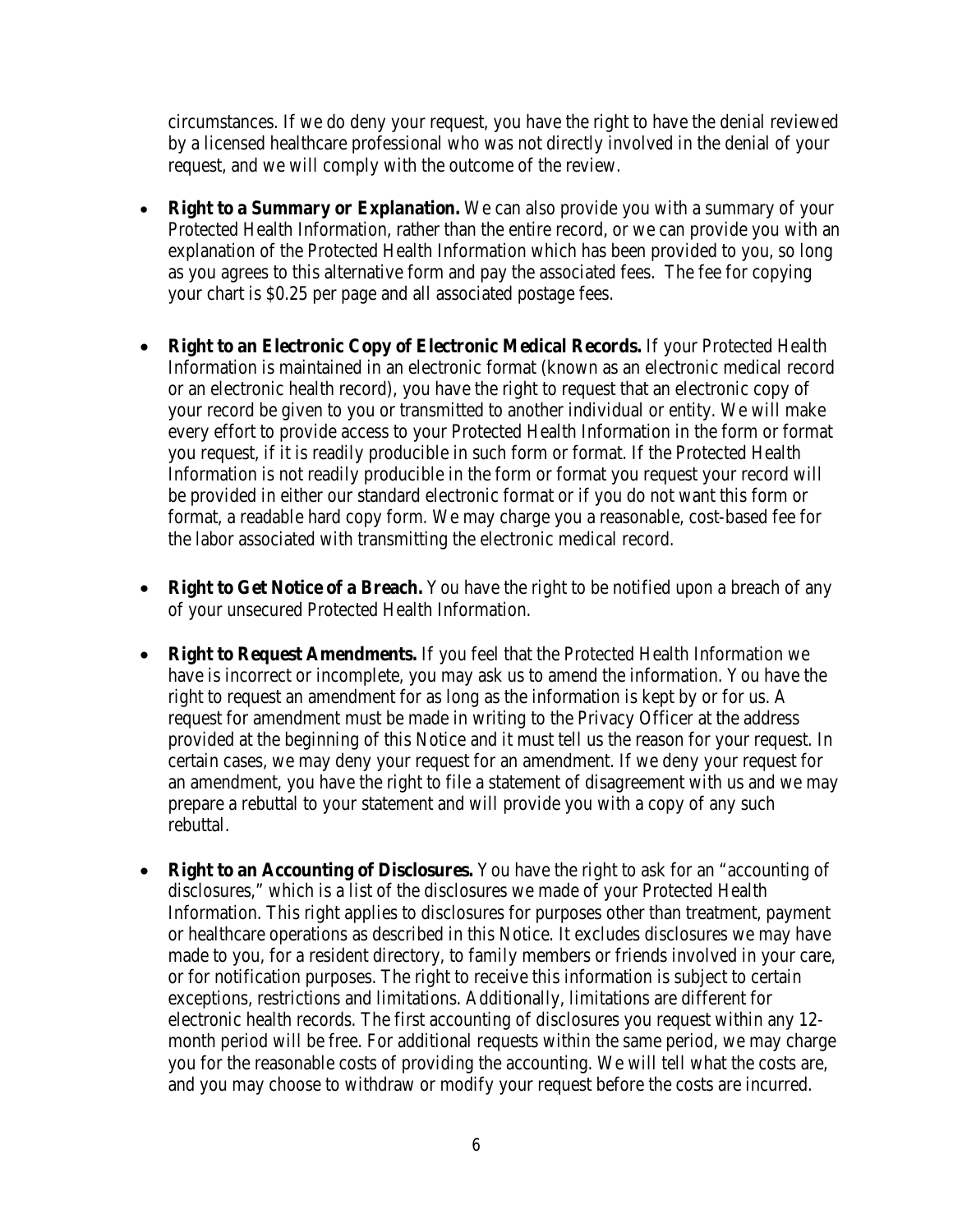- **Right to Request Restrictions.** You have the right to request a restriction or limitation on the Protected Health Information we use or disclose for treatment, payment, or health care operations. You also have the right to request a limit on the Protected Health Information we disclose about you to someone who is involved in your care or the payment for your care, like a family member or friend. To request a restriction on who may have access to your Protected Health Information, you must submit a written request to the Privacy Officer. Your request must state the specific restriction requested and to whom you want the restriction to apply. We are not required to agree to your request, unless you are asking us to restrict the use and disclosure of your Protected Health Information to a health plan for payment or health care operation purposes and such information you wish to restrict pertains solely to a health care item or service for which you have paid us "out-of-pocket" in full. If we do agree to the requested restriction, we may not use or disclose your Protected Health Information in violation of that restriction unless it is needed to provide emergency treatment.
- **Out-of-Pocket-Payments.** If you paid out-of-pocket (or in other words, you have requested that we not bill your health plan) in full for a specific item or service, you have the right to ask that your Protected Health Information with respect to that item or service not be disclosed to a health plan for purposes of payment or health care operations, and we will honor that request.
- **Right to Request Confidential Communications.** You have the right to request that we communicate with you only in certain ways to preserve your privacy. For example, you may request that we contact you by mail at a specific address or call you only at your work number. You must make any such request in writing and you must specify how or where we are to contact you. We will accommodate all reasonable requests. We will not ask you the reason for your request.
- **Right to a Paper Copy of This Notice.** You have the right to a paper copy of this Notice, even if you have agreed to receive this Notice electronically. You may request a copy of this Notice at any time.

## **How to Exercise Your Rights**

To exercise your rights described in this Notice, send your request, in writing, to our Privacy Officer at the address listed at the beginning of this Notice. We may ask you to fill out a form that we will supply. To exercise your right to inspect and copy your Protected Health Information, you may also contact your physician directly. To get a paper copy of this Notice, contact our Privacy Officer by phone or mail.

#### **Changes To This Notice**

We reserve the right to change this Notice. We reserve the right to make the changed Notice effective for Protected Health Information we already have as well as for any Protected Health Information we create or receive in the future. A copy of our current Notice is posted in our office and on our website.